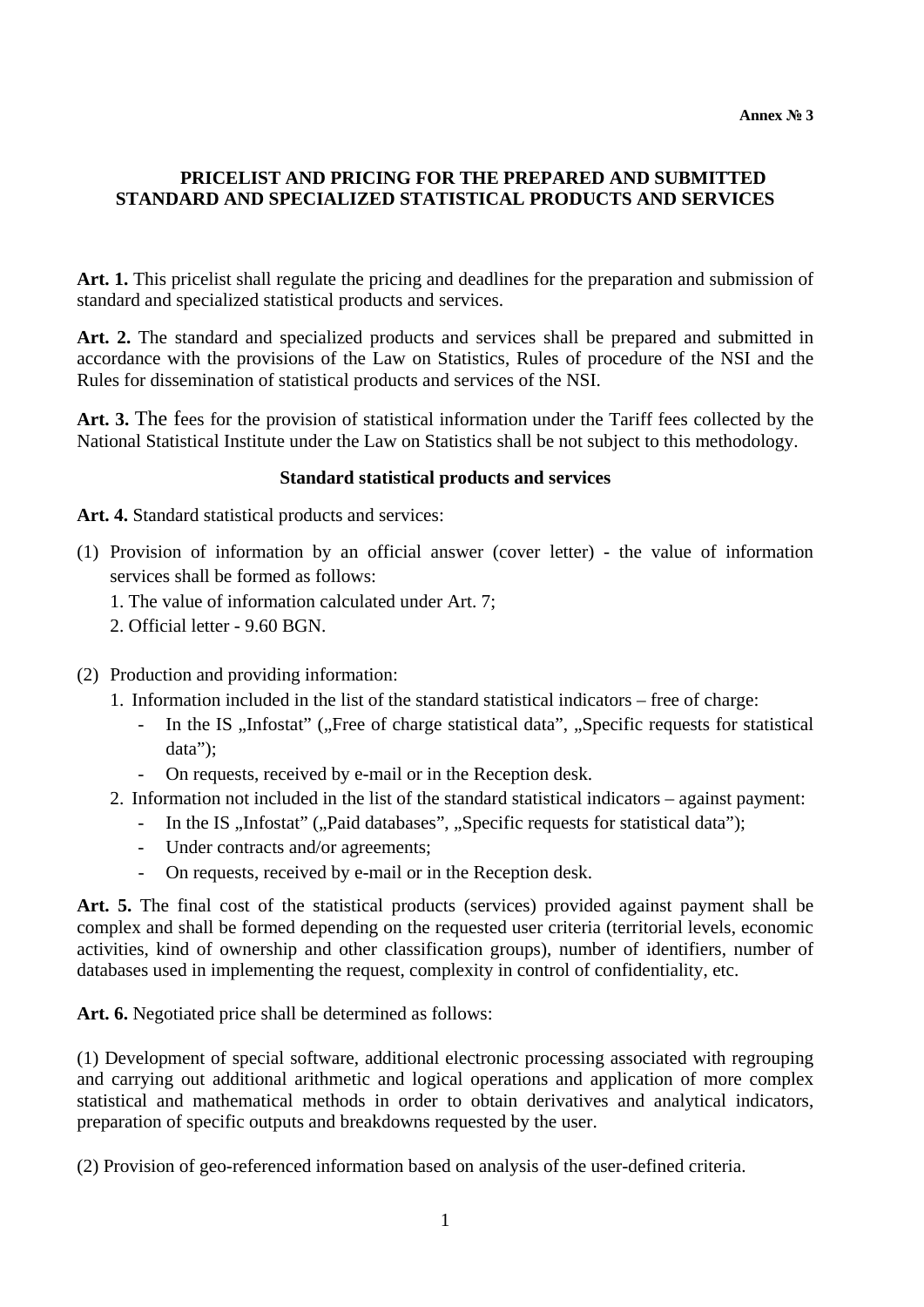**Art. 7.** The value of information provided according to Art. 4, para 2, point 2 shall be formed as follows:

(1) In production and provision of information by requested user criteria (territorial levels, economic activities, kind of ownership, form of financing and other classification groupings):

1. Through IS "Infostat" ("Paid databases"):

| Depending on the number of column cells |                                                    | Coefficient of confidentiality <sup>1</sup> |                    |
|-----------------------------------------|----------------------------------------------------|---------------------------------------------|--------------------|
| number                                  | <b>Column cells-</b> Price of column cell<br>- BGN | Per cent                                    | <b>Coefficient</b> |
| up to $50$                              | 0.42                                               | from $0.1\%$ to $20\%$                      | 1.5                |
| from $51$ to $100$                      | 0.36                                               | from $20.1\%$ to $40\%$                     | 2.0                |
|                                         |                                                    |                                             |                    |
| from $101$ to $250$                     | 0.30                                               | from $40.1\%$ to $60\%$                     | 2.5                |
|                                         |                                                    |                                             |                    |
| from $251$ to $500$                     | 0.24                                               | from $60.1\%$ to $80\%$                     | 3.0                |
| from $501$ to $1000$                    | 0.18                                               | over 80%                                    | 3.5                |
| over 1000                               | 0.12                                               |                                             |                    |

<sup>1</sup>Depending on the calculated per cent of confidential column cells the relevant coefficient shall be accrued.

2. By e-mail or on electronic carrier:

| Depending on the size of the file |                                                            |  |
|-----------------------------------|------------------------------------------------------------|--|
| Size of the file                  | Price - BGN                                                |  |
| from 1 to $100$ KB                | 3.30 BGN per KB                                            |  |
| from 101 to 500 KB                | $330$ BGN + 1.20 BGN for each KB of the excess over 100 KB |  |
| from 501 to 1000 KB (1)<br>MB)    | $630$ BGN + 0.60 BGN for each KB of the excess over 500 KB |  |
| over 1 MB                         | 930 BGN. $+$ 0.60 BGN for each KB of the excess over 1 MB  |  |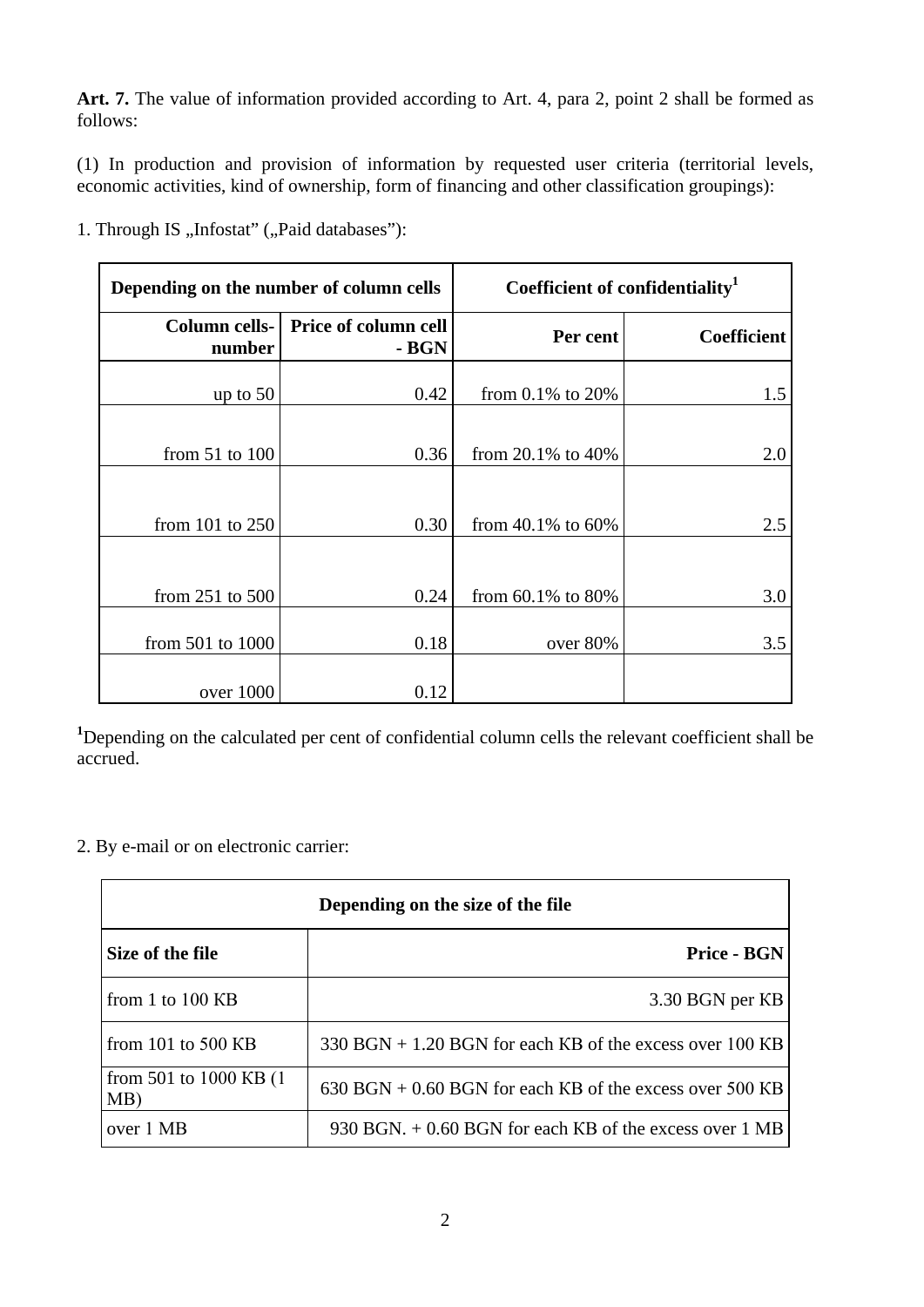# 3. On paper:

| <b>Number of pages</b> | Price - BGN                                                                          |
|------------------------|--------------------------------------------------------------------------------------|
| 1 page                 | 13.20 BGN                                                                            |
| from 2 to 5 pages      | $13.20$ BGN + 12.00 BGN for each page from the 2nd to<br>the $5th$ page              |
| from 6 to 10 pages     | $13.20$ BGN + 9.60 BGN for each page from the 2nd to the<br>$10^{\text{th}}$<br>page |
| over 11 pages          | $13.20$ BGN + 8.40 BGN for each page after the first one                             |

(2) Production and provision of aggregated data from statistical surveys requested by the user through the IS "Infostat" ("Specific requests for statistical data"), on request on paper or by email:

1. Basic price depending on the number of indicators:

| Number of indicators | Price - BGN |
|----------------------|-------------|
|                      | 120         |
| from $2$ to $30$     | 222         |
| from $31$ to $50$    | 336         |
| from $51$ to $100$   | 402         |
| over 101             | 504         |

2. Basic price depending on the territorial breakdown:

| <b>Territorial breakdown</b>              | <b>Price - BGN</b> |
|-------------------------------------------|--------------------|
| Total for the country                     | 180                |
| For one statistical region                | 240                |
| For all statistical regions               | 540                |
| For one district                          | 180                |
| For all districts                         | 360                |
| For one municipality                      | 60                 |
| Up to five municipalities in the district | 300                |
| Over five municipalities in the district  | 390                |
| For all municipalities in the country     | 2700               |
| For one settlement                        | 60                 |
| For all settlements in the municipality   | 450                |
| For all settlements in the country        |                    |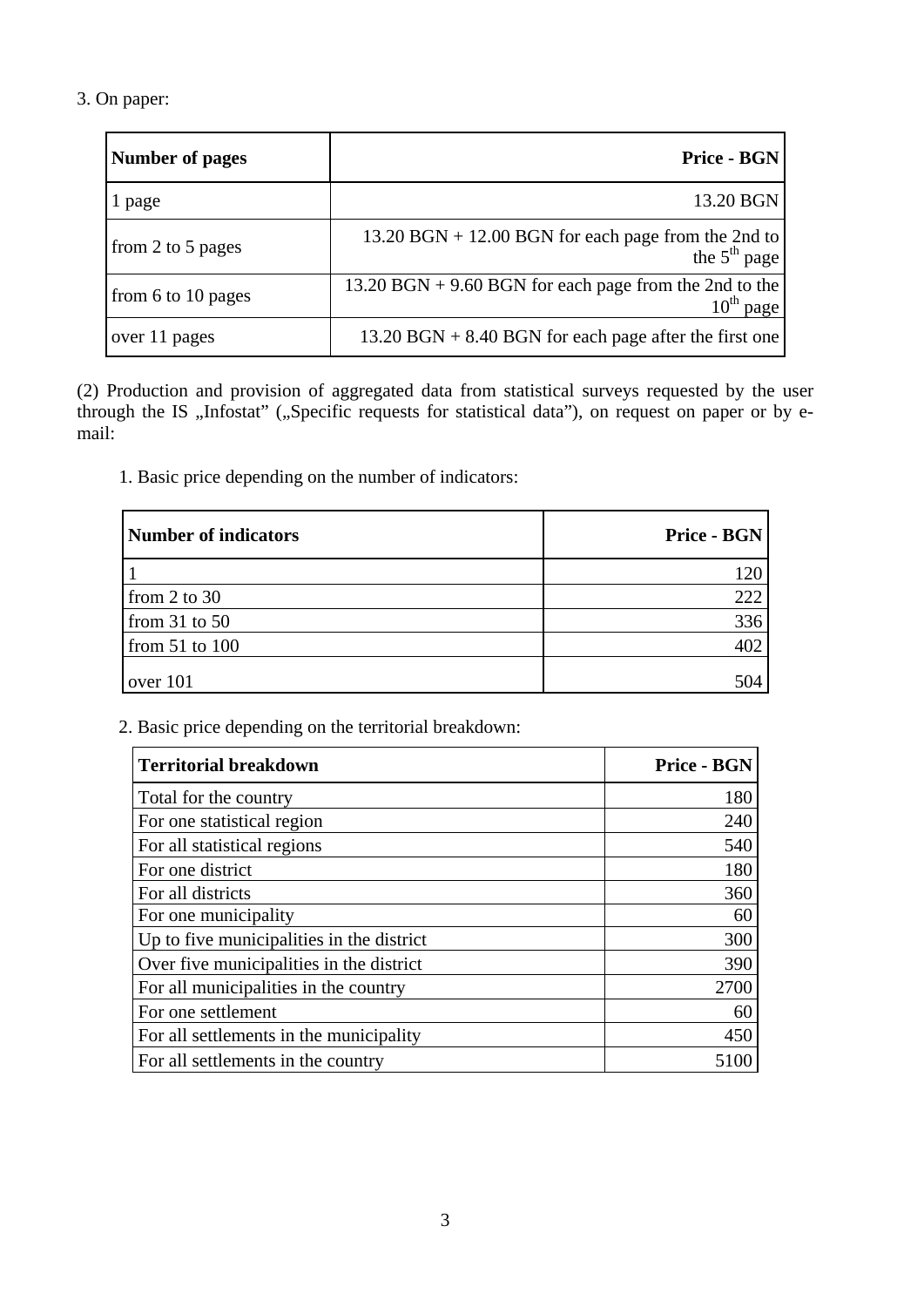3. Basic price depending on the number of activities (sector/section/group**/**class of CEA**-**2008):

| Number - activities, sectors, sections, groups, classes of<br><b>CEA-2008</b> | <b>Price - BGN</b> |
|-------------------------------------------------------------------------------|--------------------|
| For 1                                                                         | 120                |
| From 2 to 10                                                                  | 180                |
| From 11 to $50$                                                               | 240                |
| From 51 to 100                                                                | 300                |
| From 101 to 500                                                               | 330                |
| Over 501                                                                      | 360                |

(3) Forming of a list of statistical units (enterprises or individuals/households):

1. Basic price on user-defined criteria depending on the number of enterprises:

| Number of         | IS, Infostat"              | Request on paper or by e-mail      |  |
|-------------------|----------------------------|------------------------------------|--|
| enterprises       | Price per enterprise - BGN |                                    |  |
| Up to $100$       | 1.20                       | 2.40                               |  |
| From 101 to 500   | 1.14                       | 1.80                               |  |
| From 501 to 1000  | 1.08                       | 1.74                               |  |
| From 1001 to 5000 | 1.02                       | 1.68                               |  |
| From 5001 to      |                            |                                    |  |
| 10000             | 0.96                       | 1.62                               |  |
|                   |                            | Negotiated price - starting price  |  |
|                   |                            | 16200 BGN, the price for each      |  |
|                   |                            | enterprise over 10000 shall be not |  |
| <b>Over 10000</b> | 0.60                       | less than 0.60 BGN per enterprise  |  |

2. Basic price depending on the identifiers for each enterprise:

| Number of             | <b>Identifiers/Price - BGN</b>                                       |            |            |                |  |
|-----------------------|----------------------------------------------------------------------|------------|------------|----------------|--|
| enterprises           | <b>Name</b>                                                          | <b>UIC</b> | <b>CEA</b> | <b>Address</b> |  |
| Up to $100$           | Regardless of the number of identifiers - 1.62 BGN per<br>enterprise |            |            |                |  |
| From 100 to 500       | 0.30                                                                 | 0.48       | 0.48       | 0.30           |  |
| From 501 to 1000      | 0.30                                                                 | 0.42       | 0.42       | 0.30           |  |
| From 1001 to 5000     | 0.24                                                                 | 0.42       | 0.42       | 0.24           |  |
| From 5001 to<br>10000 | 0.24                                                                 | 0.36       | 0.36       | 0.24           |  |
| <b>Over 10000</b>     | Negotiated price - starting price 12000 BGN                          |            |            |                |  |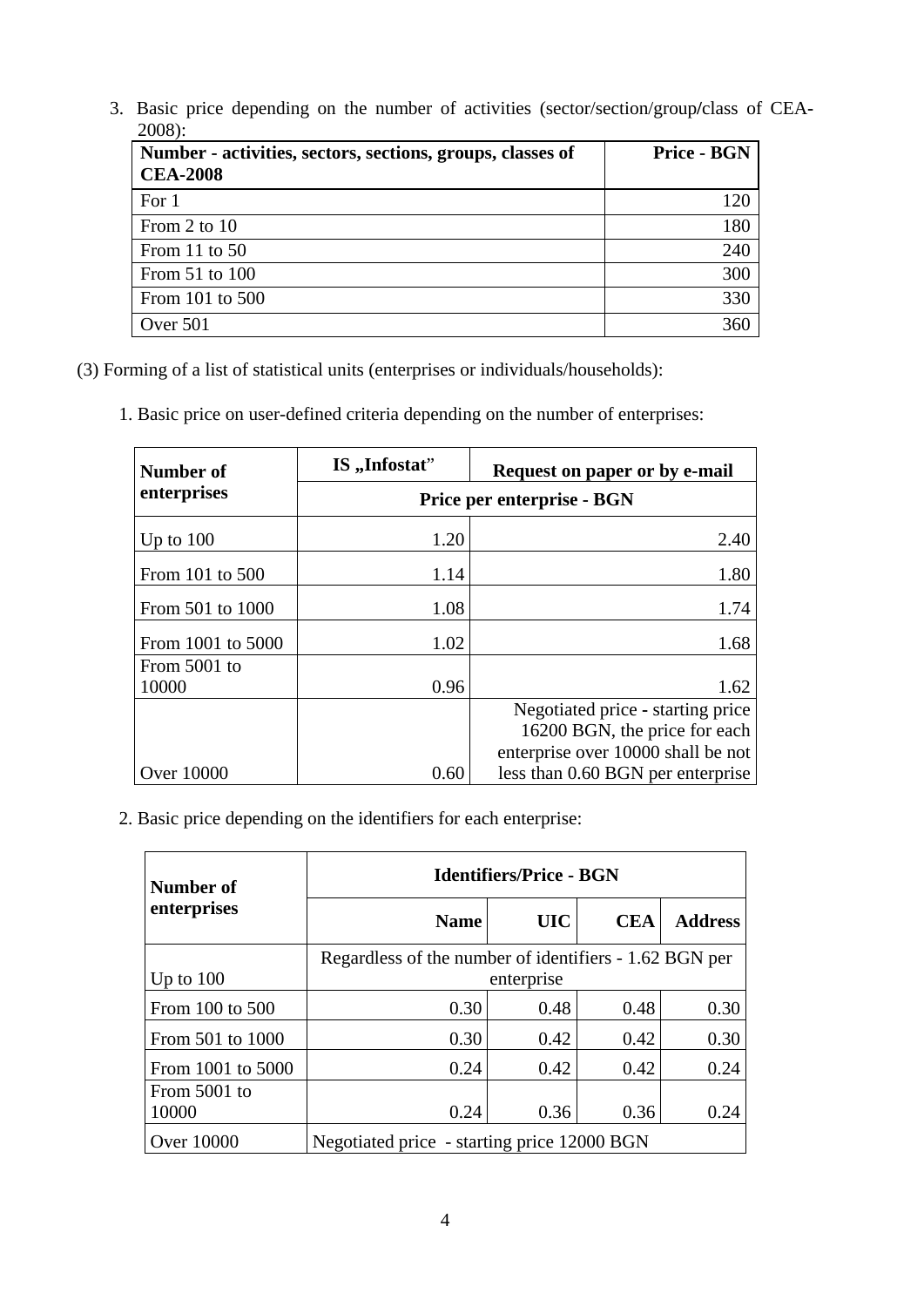3. Basic price for sample formation from individuals or households (anonymised individual data):

а) For one individual - 0.72 BGN;

b) For one household - 1.50 BGN.

4. Development of representative samples for households surveys:

а) For one individual - 1.50 BGN;

b) For one household - 2.40 BGN.

5. Demographic projections of population per administrative-territorial or territorial unit (АТTU):

а) For one АТTU - 30 BGN;

b) For one ATTU by sex and age - 48 BGN.

(4) Control of confidentiality shall be made for the information provided to the user and a relevant coefficient shall be accrued from 2.0 to 6.0.

(5) В зависимост от спецификата на изискванията на потребителя цените се завишават с коефициент на сложност от 2.0 до 5.0.

(6) According to the number of the databases used in implementing the request the price of service shall be increased by coefficients as follows:

1. One database - 1.0;

2. From 2 to 5 databases - 1.4;

3. From 6 to 10 databases - 1.5;

4. Over 10 databases - 1.6.

## **Specialized statistical products and services**

Art. 8. Specialized statistical products and services:

(1) Preliminary research and analysis of capabilities for preparation of requested specialized statistical product - from 12 to 30 BGN depending on the complexity of research.

(2) Preparation of a report for the code of economic activity (CEA) and registered copy of report:

|                                                                                | <b>Price - BGN</b>                                      |                                                  |                                          |
|--------------------------------------------------------------------------------|---------------------------------------------------------|--------------------------------------------------|------------------------------------------|
| Name of service                                                                | <b>Standard</b><br>order<br>(within 3)<br>working days) | <b>Fast order</b><br>(within 2)<br>working days) | <b>Express order</b><br>(within 8 hours) |
| Preparation of a report for the code of<br>economic activity of the enterprise |                                                         |                                                  |                                          |
| 1. On the basis of the presented annual<br>report of the activity              |                                                         |                                                  |                                          |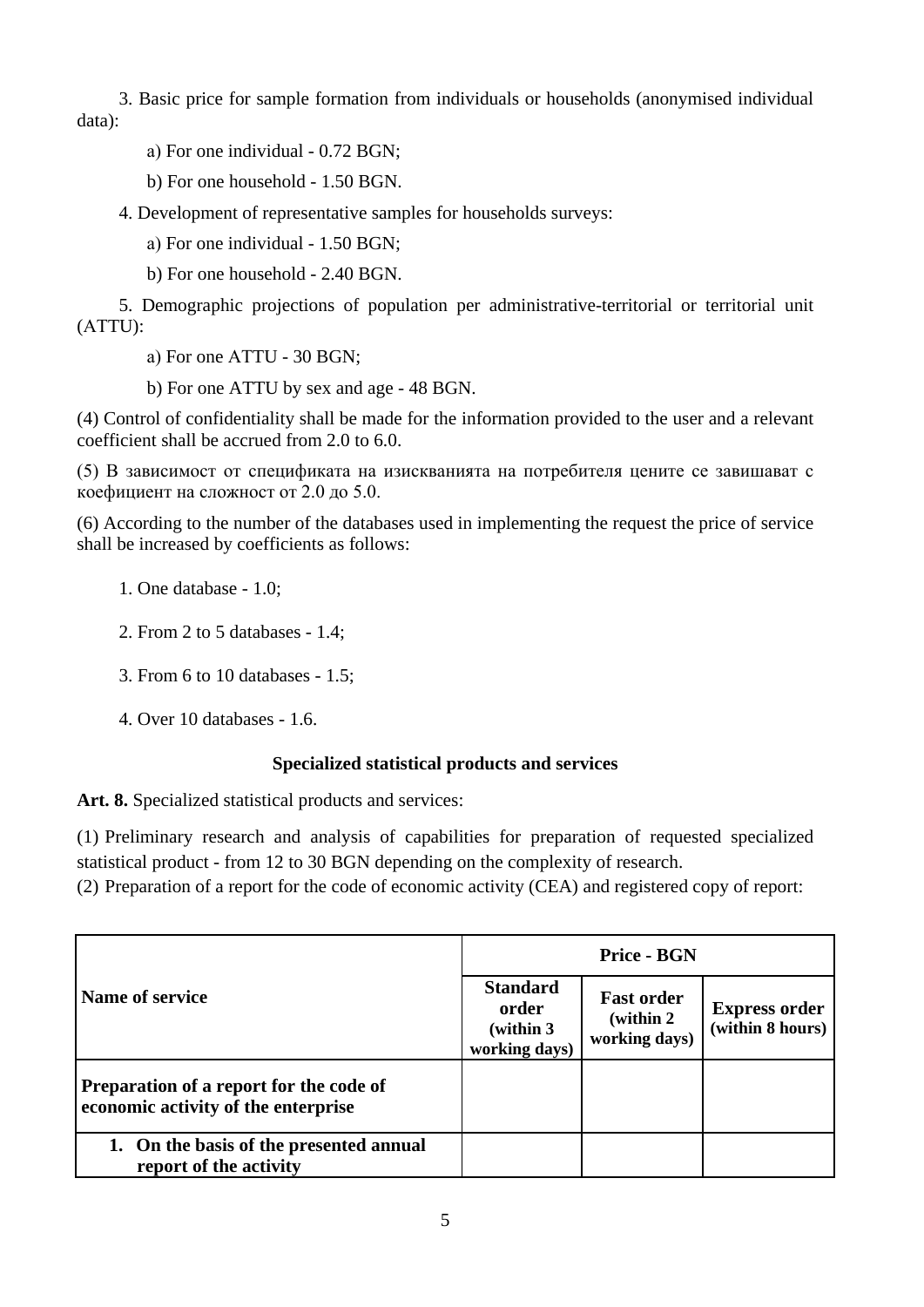|                                                                                                                                                                                                                         | <b>Price - BGN</b>                                     |                                                  |                                          |
|-------------------------------------------------------------------------------------------------------------------------------------------------------------------------------------------------------------------------|--------------------------------------------------------|--------------------------------------------------|------------------------------------------|
| Name of service                                                                                                                                                                                                         | <b>Standard</b><br>order<br>(within 3<br>working days) | <b>Fast order</b><br>(within 2)<br>working days) | <b>Express order</b><br>(within 8 hours) |
| Main activity for one year                                                                                                                                                                                              | 12                                                     | 24                                               | 36                                       |
| Main activity for two years                                                                                                                                                                                             | 18                                                     | 36                                               | 54                                       |
| Main activity for three years                                                                                                                                                                                           | 24                                                     | 48                                               | 72                                       |
| Main activity for more than three years                                                                                                                                                                                 | $24 + 6$ for<br>each<br>subsequent<br>year             | $48 + 12$ for<br>each<br>subsequent<br>year      | $72 + 18$ for<br>each<br>subsequent year |
| Main activity and <i>additional activities</i> for one<br>year                                                                                                                                                          | 18                                                     | 36                                               | 54                                       |
| Main activity and <i>additional activities</i> for two<br>years                                                                                                                                                         | 24                                                     | 48                                               | 72                                       |
| Main activity and <i>additional activities</i> for three<br>years                                                                                                                                                       | 30                                                     | 60                                               | 90                                       |
| Main activity and <i>additional activities</i> for more<br>than three years                                                                                                                                             | $30 + 12$ for<br>each<br>subsequent<br>year            | $60 + 24$ for<br>each<br>subsequent<br>year      | $90 + 36$ for<br>each<br>subsequent year |
| Letter reply :<br>- in case of a declaration of inactivity;<br>- without stated net revenues from sales;<br>- in the case of non-provided compliance<br>between the content of the ARA and stated<br>economic activity. | 12                                                     | 24                                               | 36                                       |
| 2. In case of non-provided ARA                                                                                                                                                                                          |                                                        |                                                  |                                          |
| Letter reply                                                                                                                                                                                                            | 9.60                                                   | 19.20                                            | 28.80                                    |
| Provision of report for main indicators for<br>economic and financial status of the enterprise<br>and code of main economic activity                                                                                    | 13.20                                                  | 26.40                                            | 39.60                                    |
| Preparation of a registered copy of presented<br>to the NSI statistical report                                                                                                                                          |                                                        |                                                  |                                          |
| Up to 10 pages                                                                                                                                                                                                          | 18                                                     | 36                                               | 54                                       |
| From 11 to 30 pages                                                                                                                                                                                                     | 36                                                     | 72                                               | 108                                      |
| Over 30 pages                                                                                                                                                                                                           | 45                                                     | 90                                               | 135                                      |

<sup>(3)</sup> Preparation of translations from Bulgarian to English of statistical information products on the request of users - 12 BGN for one standard page.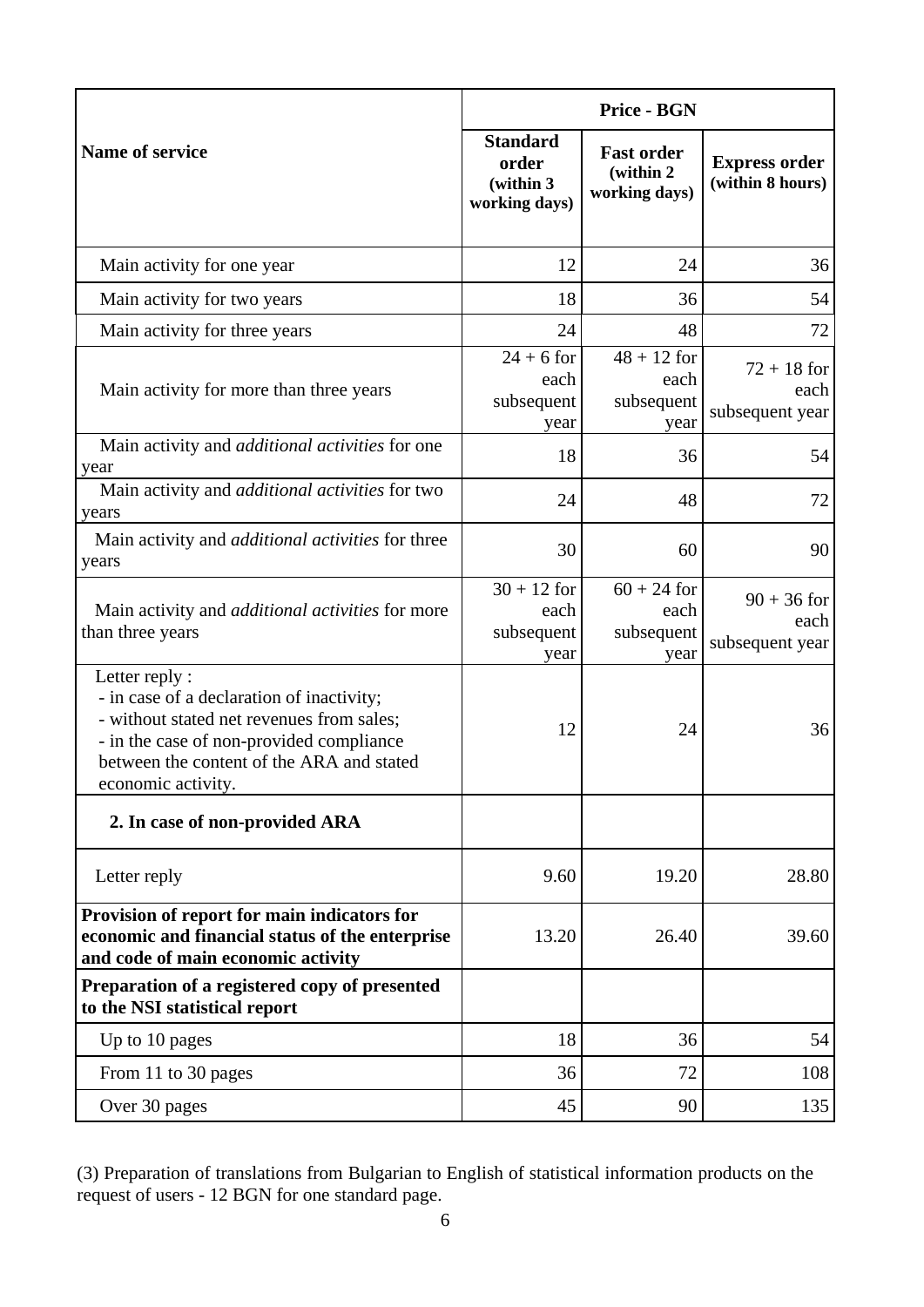(4) Price for copying:

- 1. for one A4 page 0.12 BGN;
- 2. for one A3 page 0.24 BGN.
- (5) Prices for recording information on a CD 2.40 BGN, incl. the carrier.

#### **Deadlines for provision of information products and services on request**

**Art. 9.** The deadline for the preparation and provision of standard and specialized statistical products and services shall be up to 10 working days.

**Art. 10.** Express or fast information service can be provided with the opportunity for the implementation as the value and the deadline for implementation of the service shall be determined as follows:

(1) Express order - within 8 hours after the application/one working day after the submission of the request in the Document registry unit of the NSI, and the value of the service shall be 3 times the basic price.

(2) Fast order - within 2 working days after the application /two working days after the submission of the request in the Document registry unit of the NSI, and the value of the service shall be 2 times the basic price.

**Art. 11.** The deadline for the preparation and provision of standard and specialized statistical products and services requiring additional processing and checking for confidentiality shall be negotiated.

**Art. 12.** The deadline for the implementation shall start:

1. For free of charge requests and requests worth up to 100 BGN – from the day, following the date of submission of the request in the Document registry unit of the NSI;

2. For requests worth from 101 to 5000 BGN **-** after confirmation of payment;

3. For requests worth over 5000 BGN **–** after conclusion of an agreement (contract) in accordance with the achieved agreements.

## **FINAL PROVISIONS**

- **§ 1.** This pricelist shall be issued pursuant to Art. 10, para. 2 of Rules for the dissemination of statistical products and services of the NSI.
- **§ 2.** The prices are VAT included.
- **§ 3.** The payment of the negotiated prices shall be made in BGN or according to the terms of specific contract.
- **§ 4.** In case the NSI shall fulfill users' requests from abroad the payment shall be made in foreign currency according to the exchange rate of Bulgarian National Bank on the day of payment.
- § 5. The payment for services against payment of the IS "Infostat" shall be made as follows:
	- 1. With card through ePay;
	- 2. With code for payment at any office of EasyPay;
	- 3. Payment by bank transfer;
	- 4. Payment by virtual post terminal;
	- 5. Payment in cash in the cashier's office of the NSI Head Office.
- **§ 6.** The payment for other statistical products and services shall be made as follows: